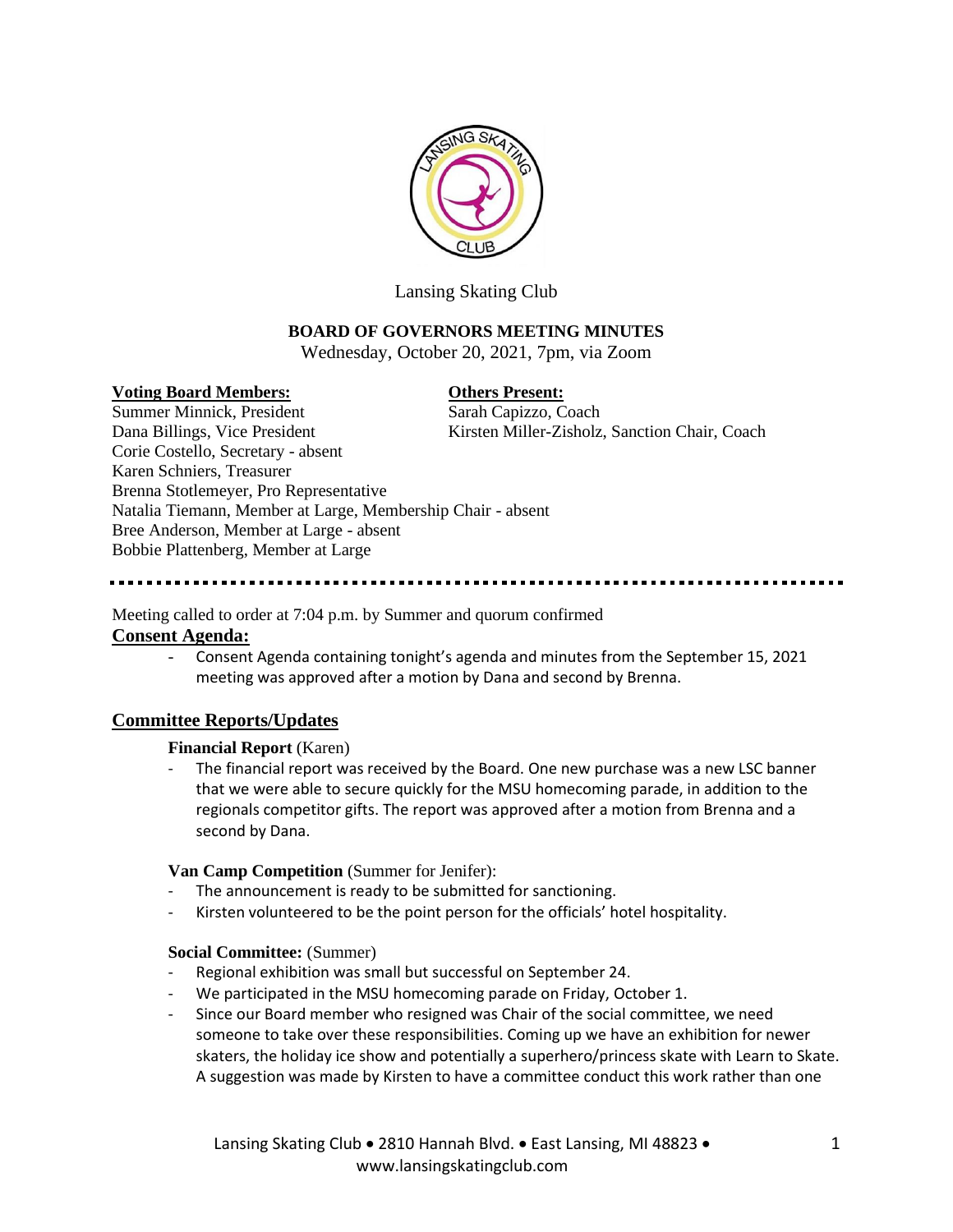person. Sarah and Dana agreed to serve on it. Sarah will look for two more volunteers form newer skater families to fill out the committee.

The new skater exhibition is Nov 22 from 5:30-6:20

## **Social Media/Website:** (Summer/Kirsten)

- Nancy had some updates made to the website (removing old coaches, etc)
- Kirsten reported that Erin had been the person getting out the regional skater recognition posts on social media.

## **Volunteer Committee** (Dana):

- No new information

# **New Business**

# **Board Vacancy**

- Summer reported that Katie Grant resigned from the board after a short communication after the MSU parade. Katie indicated that this wasn't a good fit for her and she didn't want to continue participating. Members discussed replacement options and the coaches in attendance agreed to discuss serving on the board with some of the newer skater families and recommend a replacement for action at the November meeting.

# **Christmas Show**

Kirsten has secured the sanction for the holiday ice show. It will be held on December 18 at 3:30pm. The social committee will plan some treats/snacks for that event.

# **Old Business**

# **Van Camp Video/Picture packages**

- There was discussion about the options for providing videos and/or pictures for Van Camp. Considering the financial projections and skater preferences, the board had consensus in providing just a video option to be included with registration fees.
- As part of the discussion on pictures, it was recognized that Al Simpson provides the best photos for our club members. The board would like to see if he would be willing to attend the exhibition in November to take photos. The Board also wanted to ask if he would like to get compensated, since he has done so much pro bono for the Club over the years. If he isn't comfortable with that, we could provide a gift card. Summer will follow up with Nancy about that.

## **LSC Business cards**

- The new LSC business cards are at the rink and available for use by anyone when we host events, or celebrations or they want to promote the club at some other event.

## **New Member Info Packet**

Kirsten, Erin and Summer had some initial communications on this packet. Kirsten has some materials she's going to get to Summer. Their goal is to have updated packets by the end of the year.

# **Items for the Good of the Order**

There was a suggestion made to send a club communication saving the date for the four big events coming up: the exhibition, the holiday ice show, Van Camp and the spring ice show. Summer will send that email soon.

Lansing Skating Club • 2810 Hannah Blvd. • East Lansing, MI 48823 • www.lansingskatingclub.com